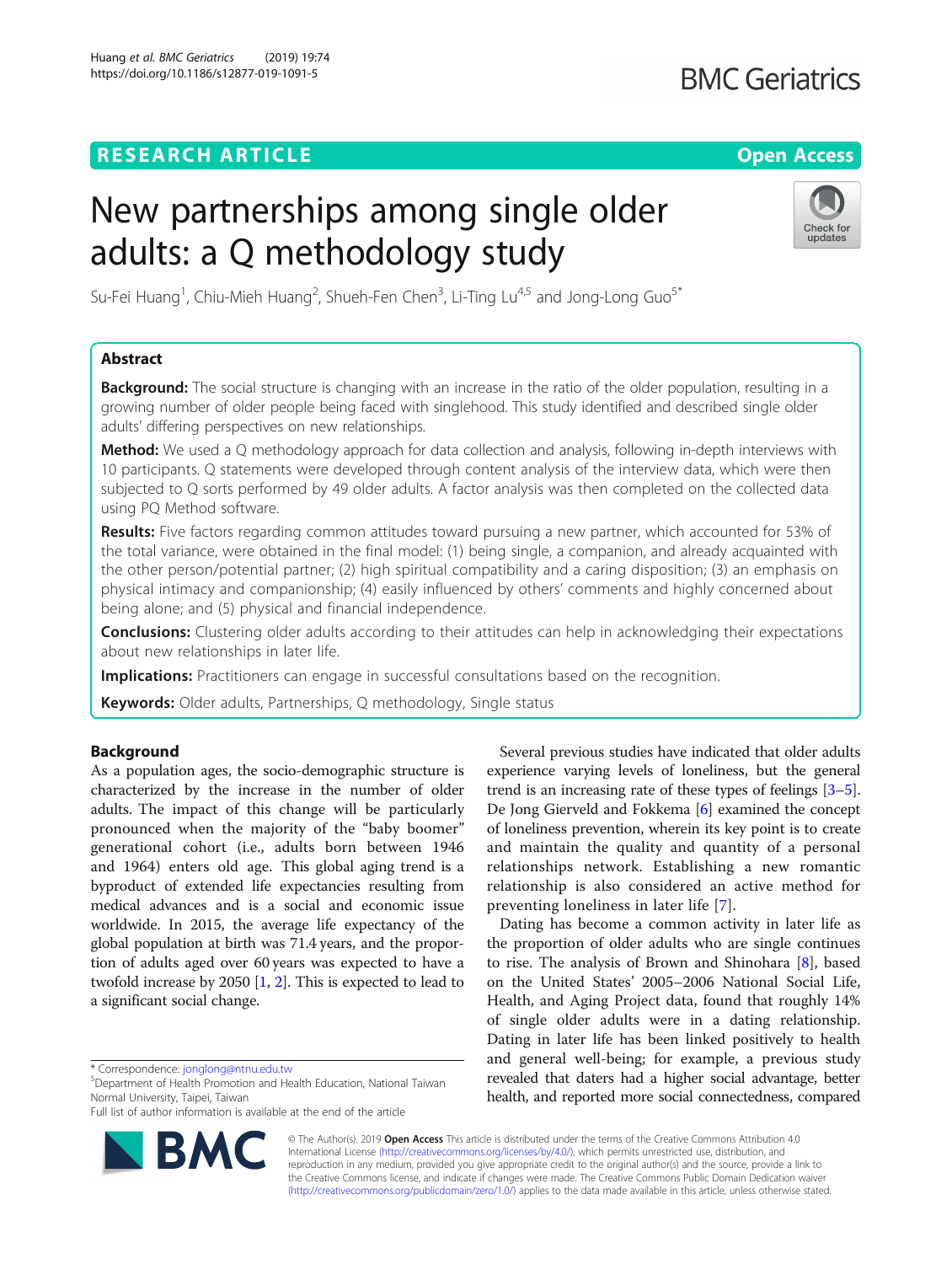to non-daters [[9](#page-10-0)]. Older adults have also shown a desire for companionship to avoid the status of singlehood [[10](#page-10-0), [11](#page-10-0)]. Elderly who desire a new romantic partnership and actively dated reported fewer symptoms of depression [\[9,](#page-10-0) [12\]](#page-10-0) as their fundamental relational needs were met, thereby reducing loneliness and providing meaning in later life [\[13](#page-10-0)].

Older adults' attitudes toward pursuing a new partner vary according to their gender and age; for example, more male older adults disclose a desire for a new partner than females [\[8](#page-10-0)], and because the desire to date decreases with age, it is more often a characteristic of older adults under the age of 70  $[8, 13]$  $[8, 13]$  $[8, 13]$  $[8, 13]$ . Moreover, these partnerships involved multiple and complex meanings, as having a partner might not guarantee happiness, but partnership can assist in constructing a self-image of feeling young [[14,](#page-10-0) [15](#page-10-0)]. In addition, finding a partner through dating can provide emotional and sexual intimacy [[7,](#page-10-0) [12,](#page-10-0) [16](#page-10-0), [17\]](#page-10-0) and an opportunity to establish a mutually beneficial relationship that can fulfill interpersonal relationship needs and reduce feelings of loneliness [[13,](#page-10-0) [15,](#page-10-0) [18,](#page-10-0) [19\]](#page-10-0). Finding and having a new partner is a complex process that is influenced by one's personal point of view toward dating, parent–child relationships, social norms, and culture [[17](#page-10-0), [20](#page-10-0)]. The act of dating in an effort to engage in partnership is different from lifelong marriage [[12,](#page-10-0) [15\]](#page-10-0).

Examining older adults' perspectives on partnerships would assist in clinicians' better understanding of older adults' needs surrounding a variety of critical issues in later life. The Q methodology can identify the heterogeneity of subjectivity within recruited samples through the process of "Q sorts." This approach integrates qualitative and quantitative research methods by strengthening conceptual categorization with the quantification of patterned subjectivities [\[21](#page-10-0), [22\]](#page-10-0). By depending substantially on subjectivity, older adults would be able to disclose their perspectives about partnerships more freely, without the constraints imposed by quantitative survey methods. The Q methodology has been broadly applied in health-related research, such as ascertaining employees' attitudes toward the resource requirements for breastfeeding [[23](#page-10-0)], effective retention strategies for mid-career critical-care nurses [[24](#page-10-0)], and older adults' perspectives and beliefs on preventing falls [[25](#page-10-0)]. It has also been applied to investigate the subjective definition of love among 59 British women aged 18–61 years [\[26\]](#page-10-0). Thus, the Q methodology has been applied in this present study in an effort to explore new partnerships among single older adults in Taiwan as well as their diverse attitudes toward establishing partnerships in later life.

### Method

### Design and participants

The study was conducted in two stages. In the first stage, using interview questions (Additional file [1\)](#page-9-0), 10 in-depth interviews were conducted to explore the progress of developing partnerships among single older adults in order to construct concourses for social representations. In the second stage, we recruited 49 single older adults to complete the subjective array of Q statements [[27](#page-10-0)]. This study was reviewed and approved by the Research Ethics Committee of National Taiwan University.

The first stage employed purposive sampling to recruit single older adults who have been involved in a new partnership for more than two years. Among the 10 recruited participants, six were female and four were male. Among the six women, two were divorced and the other four were widows. Among the four men, two were widowers, one was divorced, and one had been single. The length of their current partnerships ranged from 2 to 17 years; regarding their current marital status, one participant was married for the first time and two had re-married.

In the second stage, we recruited 49 new participants to participate in the Q sorting who met the following criteria: (a) aged 65 years or above, (b) single, (c) normal cognitive function, (d) engaged in a new partnership, and (e) willing to provide written informed consent. These 49 single older adults were recruited from three community organizations, five elderly apartment complexes, and six elderly care centers in Northern Taiwan. The mean age of the participants was  $73.98$  (SD =  $7.71$ ; range from 65 to 91 years) and comprised 22 males (45%) and 27 females (55%). Fifty-nine percent of the participants were widowed and 41% were divorced. Seventeen participants (35%) lived alone, 13 (27%) lived with a family member, and 19 (39%) lived in apartment complexes or care centers focused on the elderly.

# Development of Q statements

In first stage, the interview guidelines were sent to each participant prior to their face-to-face interview, which allowed the interviewee's time to prepare. Each interview lasted between 1.5 and 2 h and was audio recorded and subsequently transcribed verbatim. All interviews were conducted in participants' residences and in their native language.

The major themes and categories are presented in Fig. [1](#page-2-0). Q statements were constructed from the results of a content analysis, which revealed that participants' perceptions could be divided into 11 categories; from these categories, four themes emerged. Based on a text analysis of the interview data, we extracted and developed 50 statements associated with partnership among older adults. After a review by three health professionals and a research team, 40 Q statements were adopted. The 10 participants from the first stage were recruited again for a pilot study to test the validity and reliability of the Q statements. Ambiguous and confusing statements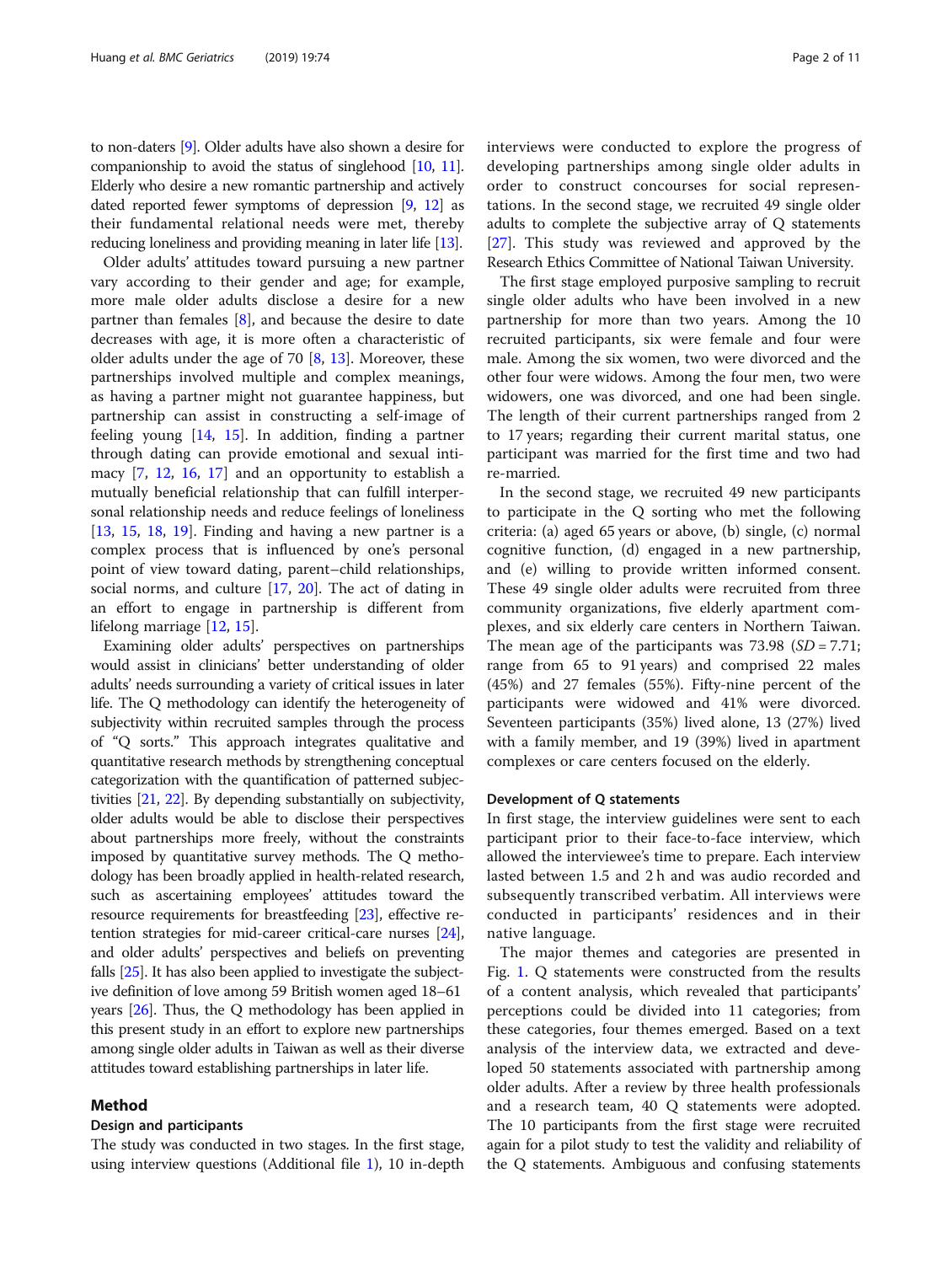

<span id="page-2-0"></span>

were modified to ensure that the interviewees could comprehend all statements. The final sets of 40 Q statements were representative of the original verbiage used regarding partnerships among the 10 interviewed older adults.

# Q sorting

Q sorting of the statements was conducted in a disturbance-free location, where participants could select the statements independently and confidentially. This process lasted for approximately 50 min and was conducted individually by each participant. In this study, statement cards (each containing one Q statement) and a sorting grid were utilized as support tools for the Q sort. The participants were asked to sort and rank the Q statement cards onto the grid, which was divided into 9 columns, each representing a degree of importance. Participants would rank each statement according to their perception, ranging from "-4" ("least important") to "4" ("most important").

Following the Q sort, participants were interviewed to obtain further information about their sorting decisions, such as the disclosure of specific meanings they associated with any of the statements, or if there were statements that they thought to be of particular

importance/ unimportance (with an emphasis on those ranked ±4). The audio-recorded interviews were then transcribed verbatim to allow participants' comments to be used during the interpretation of the Q analysis.

# Q analysis and factor interpretation

The 49 participants who completed the Q sorting were inter-correlated and factor analyzed using the statistical software package PQ Method, version 2.35. A principal component analysis with a Varimax rotation was conducted to extract the relevant factors of all perspectives. We employed a combination of eigenvalues, which reflect variation accounted for by a corresponding factor, as well as a scree plot to determine the number of retained factors. We found that a five-factor solution was the best fit for the data, where each factor comprised at least four Q-sort loadings, which were high and significant ( $p < .05$ ) on only one factor.

# Results

We performed a factor analysis on the rankings (Q sorts) of the 40 Q statements. Five factors were extracted from the data and the orthogonally rotated solution explained 53% of the overall variance. The scores for each statement across all five factors are displayed in Table [1,](#page-3-0) which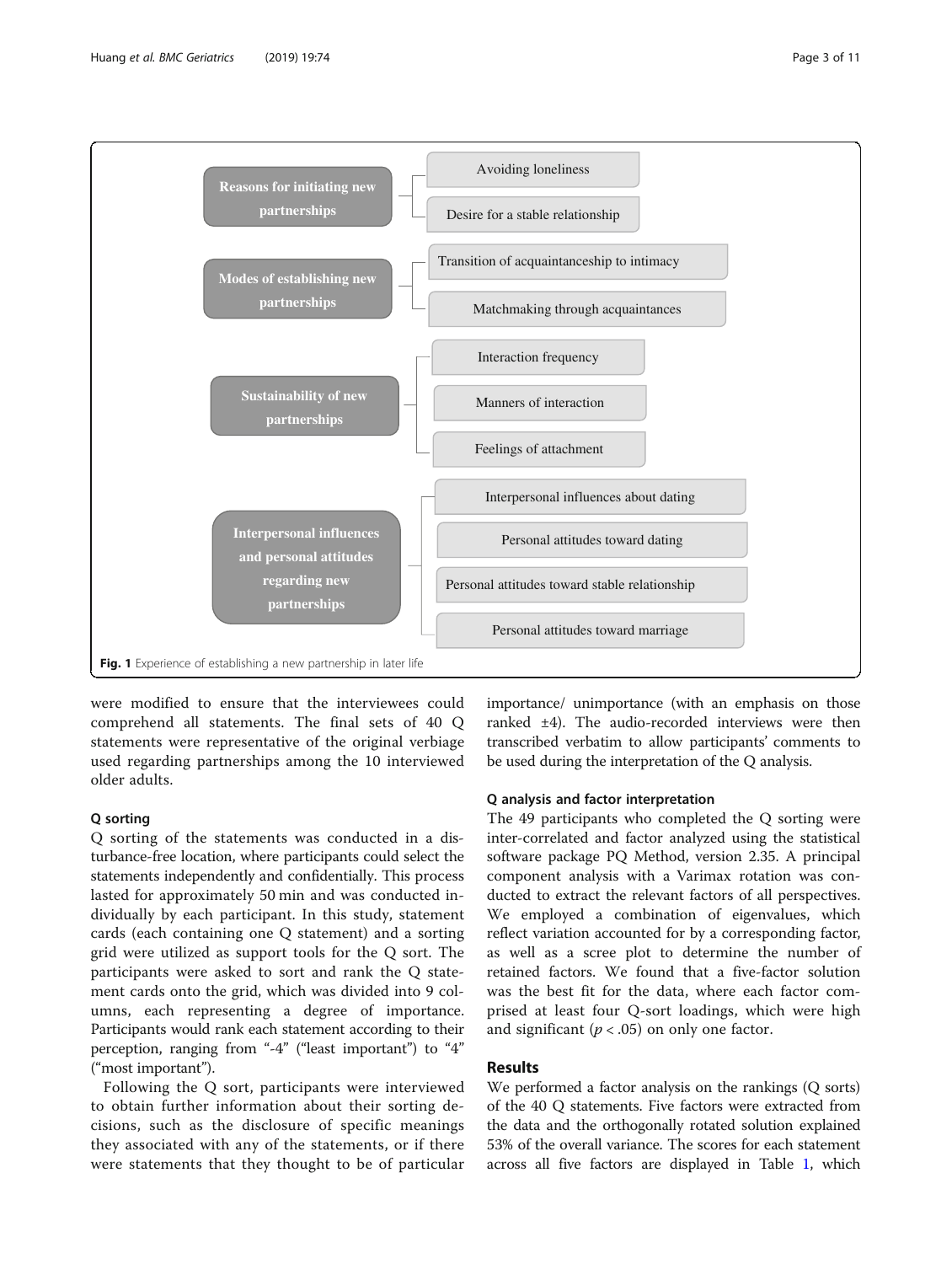# <span id="page-3-0"></span>Table 1 Q-Statements and Factor Arrays Across the Five Factors

| Theme Q statement                                                                               |                | Factor arrays  |                |                |                |  |  |
|-------------------------------------------------------------------------------------------------|----------------|----------------|----------------|----------------|----------------|--|--|
|                                                                                                 | F1             | F <sub>2</sub> | F <sub>3</sub> | F4             | F <sub>5</sub> |  |  |
| Reasons for initiating new partnerships                                                         |                |                |                |                |                |  |  |
| 1. compensate for loneliness                                                                    | $\overline{2}$ | 0              | $\overline{4}$ | 3              | $\mathbf{1}$   |  |  |
| 2. partner should be single                                                                     | $\overline{4}$ | $\overline{2}$ | $-2$           | 3              | $\overline{4}$ |  |  |
| 3. to operate within a long-term stable relationship                                            | $\mathbf{1}$   | 3              | 1              | $-2$           | $\mathbf{1}$   |  |  |
| Modes of establishing new partnerships                                                          |                |                |                |                |                |  |  |
| 4. partners should already know each other                                                      | 4              | $-1$           | $-3$           | 2              | - 3            |  |  |
| 5. partner should be introduced by my relatives and friends                                     | 0              | $-3$           | $-4$           | $\overline{2}$ | 0              |  |  |
| 6. partner is living nearby                                                                     | $\overline{2}$ | 0              | $-2$           | -4             | $\circ$        |  |  |
| Sustainability of new partnerships                                                              |                |                |                |                |                |  |  |
| 7. meet every day                                                                               | $\mathbf{1}$   | $-4$           | 1              | $-3$           | $-3$           |  |  |
| 8. engage in common interests and hobbies                                                       | 3              | $\overline{2}$ | 2              | $\mathbf{1}$   | 3              |  |  |
| 9. attend each other's family activities                                                        | $-1$           | 0              | $-2$           | 0              | $-2$           |  |  |
| 10. the companionship of partners and family members are different                              | 0              | $-1$           | 4              | 0              | $\overline{2}$ |  |  |
| 11. make me feel young again                                                                    | 3              | $-1$           | 2              | 2              | $\circ$        |  |  |
| 12. enjoy the feeling of mutual companionship                                                   | 3              | $\overline{4}$ | 2              | $\mathbf{1}$   | $\overline{2}$ |  |  |
| 13. enjoy the feeling of being hand-in-hand, embracing and kissing                              | $\mathbf 0$    | $-3$           | 3              | $-1$           | 2              |  |  |
| 14. satisfaction of sexual needs                                                                | $-1$           | -4             | 0              | $-1$           | $-2$           |  |  |
| 15. assist to broaden the interpersonal network                                                 | 0              | $\circ$        | 0              | 0              | $\overline{2}$ |  |  |
| 16. enrich and share a life together                                                            | $\overline{2}$ | $\mathbf{1}$   | 3              | 4              | $\circ$        |  |  |
| 17. enjoy the romantic feeling that you never had when you were young or in a previous marriage |                |                | 1              | $-1$           | $-1$           |  |  |
| 18. enjoy a normal and tangible life                                                            | $\overline{2}$ | $\mathbf{1}$   | $\mathbf{1}$   | 3              | $\mathbf{1}$   |  |  |
| Interpersonal influences and personal attitudes regarding new partnerships                      |                |                |                |                |                |  |  |
| 19. consider the thoughts of adult children                                                     | $-1$           | 0              | 0              | 1              | 0              |  |  |
| 20. consider the thoughts of family members                                                     |                |                | $-2$           | 0              | $\circ$        |  |  |
| 21. consider the thoughts of relatives and friends                                              | $-2$           | $-3$           | 0              | $\overline{2}$ | $-1$           |  |  |
| 22. need to keep my own independence                                                            | 0              | $\mathbf{1}$   | 2              | 0              | 3              |  |  |
| 23. is a proud and glorious matter                                                              | $\mathbf{1}$   | $-2$           | $-3$           | $-2$           | $\mathbf{1}$   |  |  |
| 24. has a certain risk                                                                          | $-2$           | 0              | $-2$           | 2              | $\mathbf{0}$   |  |  |
| 25. consider mutual age problems                                                                | 0              | 0              | $-3$           | $-2$           | 2              |  |  |
| 26. consider mutual health conditions                                                           | $\mathbf{1}$   | 3              | 2              | $\overline{4}$ | $\overline{4}$ |  |  |
| 27. consider mutual financial situations                                                        | -1             | 3              |                | 1              | $-1$           |  |  |
| 28. consider mutual religious beliefs                                                           | $-1$           | 1              | $-1$           | $-3$           | $-2$           |  |  |
| 29. live together after our relationship is stable                                              | 0              | $\circ$        | 0              | $-2$           | $-2$           |  |  |
| 30. give each other commitment after our relationship is stable                                 |                | $\overline{2}$ | 1              | $\mathbf{1}$   | $\circ$        |  |  |
| 31. take care of each other after our relationship is stable                                    |                | 4              | 3              | 0              | $-1$           |  |  |
| 32. share the living expenses after our relationship is stable                                  |                | $\overline{2}$ | 0              | $\mathbf{1}$   | -4             |  |  |
| 33. regard marriage as the ultimate purpose                                                     | $-2$           | $\mathbf{1}$   | $-4$           | $-1$           | $-4$           |  |  |
| 34. consider mutual health situations, then decide whether to get married or not                | 0              | $\overline{2}$ | $-1$           | -4             | 3              |  |  |
| 35. consider mutual age problems, then decide whether to get married or not                     | -3             | $-1$           | $-1$           | 0              | $\mathbf{1}$   |  |  |
| 36. consider the problem of caring for children, then decide whether to get married or not      |                | $-2$           | $-1$           | $-1$           | $-3$           |  |  |
| 37. consider the problem of caring for parents, then decide whether to get married or not       |                |                | $-1$           | $-2$           | 1              |  |  |
| 38. consider mutual property succession problems, then decide whether to get married or not     | $-3$           | $-2$           | 0              | 0              | $-2$           |  |  |
| 39. consider family problems, then decide whether to get married or not                         | $-4$           | $-2$           | 0              | $-1$           | $-1$           |  |  |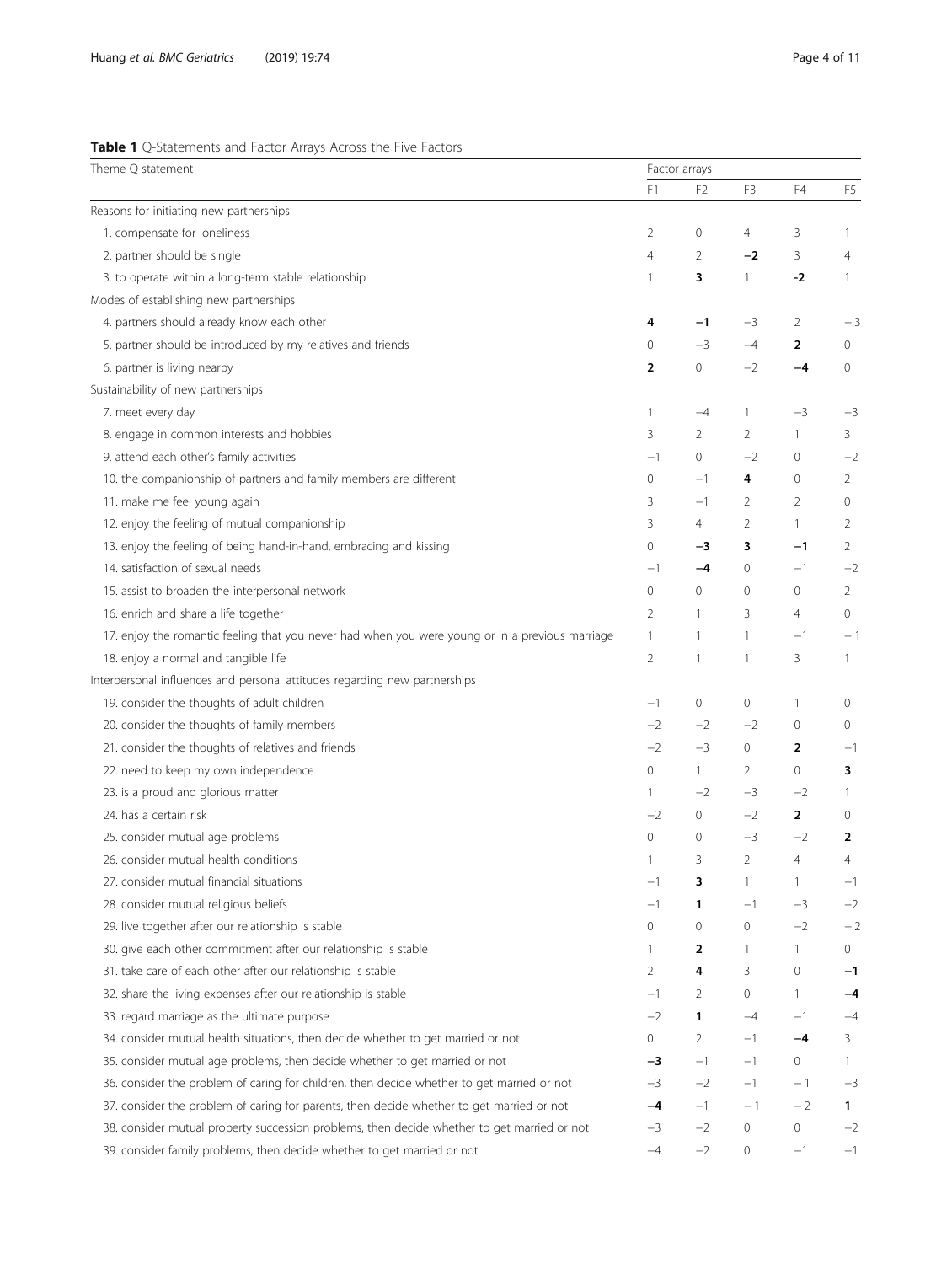| Theme O statement                                                                         |           | Factor arrays |             |    |  |  |  |
|-------------------------------------------------------------------------------------------|-----------|---------------|-------------|----|--|--|--|
|                                                                                           |           | F2 F3         |             | F4 |  |  |  |
| 40. consider the problem of handling housework, then decide whether to get married or not | $-2$ $-1$ |               | $\sim$ $-1$ |    |  |  |  |

<sup>a</sup> Factor ratings were identified via a Q-sort factor analysis and indicate how statements were ranked (from +4 [most important] to −4 [the least important]) by participants who loaded significantly onto a given factor. <sup>b</sup> Boldface indicates the significance ( $p < .01$ ) of the distinguishing statements

highlights the corresponding theme, Q statements, and factor arrays. Table 2 shows the socio-demographic characteristics of the participants along the five factors. In the factor descriptions below, the parenthetical notations represent the statement rankings within the factor arrays; for example, "(01:4, 1.89)" means that Statement 1 is ranked in Position 4 (i.e., the most important position), and that the z-score is 1.89. Distinguishing statements at both extremes among participants loaded on the five factors are listed in Table [3](#page-5-0).

# Factor 1: Being single, a companion, and already acquaintances

This group of perspectives accounted for 15% of the total variance, with an eigenvalue of 13.99. Participants loaded in Factor 1 emphasized the concerns of being single and already an acquaintance to each other before establishing a partnership. These participants emphasized companionship and sharing common interests; examples of the statements in this factor include "partner should be single" (02: 4, 1.72), "partners should already know each other" (04: 4, 1.42), "enjoy the feeling of mutual companionship" (12: 3, 1.42), "engage in common interests and hobbies" (8: 3, 1.37), and "make me feel young again" (11:3, 1.31). Participants of this factor also claimed that they did not necessarily consider the perspectives of parents, children, or other family members, as reflected in the following statements that they rated as least important: "consider the problem of caring for parents, then decide whether to get married or not" (37: − 4, − 1.70); "consider family problems, then decide whether to get married or not" (39: − 4, − 1.36); "consider mutual age problems, then decide whether to get married or not" (35: − 3, − 1.35); "consider the problem of caring for children, then decide whether to get married or not" (36: − 3, − 1.24). Statements 4, 35, and 37 were major distinguishing statements of participants loaded on this factor compared to participants in other factors; for example, participant No. 27 said the following:

Although we knew each other, we did not have further interaction until we met in a community activity after our spouses had passed away. We are both older now

**Table 2** Socio-demographic Characteristics with the Five Factors ( $n = 38$ )

| Variables                  | $F1(n = 13)$ | $F2(n=9)$    | $F3(n=6)$    | $F4(n=6)$    | F5 $(n = 4)$ |
|----------------------------|--------------|--------------|--------------|--------------|--------------|
|                            | n, %         | n, %         | n, %         | n, %         | n, %         |
| Age (M [SD])               | 77.08 (7.76) | 73.44 (8.80) | 71.67 (4.93) | 72.83 (9.75) | 71.00 (9.41) |
| Education (years) (M [SD]) | 11.54 (3.36) | 12.00 (3.57) | 12.33 (3.67) | 10.00(3.10)  | 12.50 (4.73) |
| Gender                     |              |              |              |              |              |
| Female                     | 5 (38%)      | 5 (56%)      | 4 (67%)      | 4 (67%)      | 2(50%)       |
| Male                       | 8 (62%)      | 4 (44%)      | 2(33%)       | 2(33%)       | 2 (50%)      |
| Marital status             |              |              |              |              |              |
| Widower/widow              | 7 (54%)      | 6 (67%)      | 3(50%)       | 4 (67%)      | $0(0\%)$     |
| Divorcé/divorcée           | 6(46%)       | 3 (33%)      | 3 (50%)      | 2(33%)       | 4 (100%)     |
| Living status              |              |              |              |              |              |
| Solitary                   | 2(15%)       | $1(11\%)$    | 3 (50%)      | 1(17%)       | 3(75%)       |
| With family member         | 3(23%)       | 4 (44%)      | $0(0\%)$     | 3(50%)       | 1(25%)       |
| Facility                   | 8 (63%)      | 4 (44%)      | 3 (50%)      | 2(33%)       | $0(0\%)$     |
| Incomes                    |              |              |              |              |              |
| Working salary             | 1(8%)        | $1(11\%)$    | 2 (33%)      | $0(0\%)$     | $0(0\%)$     |
| Pension & savings          | 7 (54%)      | 7 (78%)      | 4 (67%)      | 5 (83%)      | 4 (100%)     |
| Supported by children      | 5 (39%)      | $1(11\%)$    | $0(0\%)$     | 1(17%)       | $0(0\%)$     |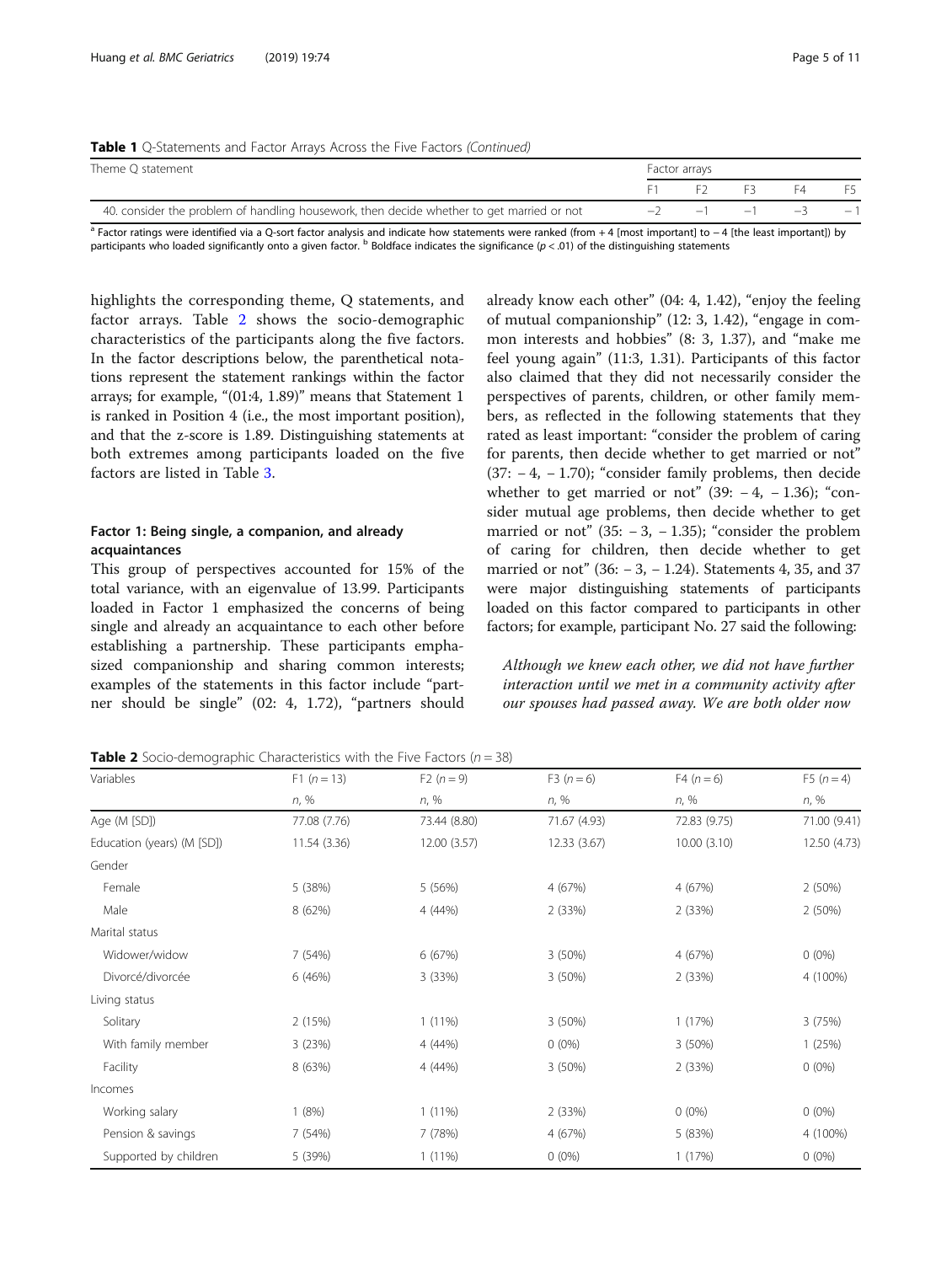|                                                       | Important F 1<br>level |                                                                                                                                                                                                             | F <sub>2</sub>                                                                                                                   | F 3                                                                                                                                                                     | F <sub>4</sub>                                                                                 | F 5                                                                        |
|-------------------------------------------------------|------------------------|-------------------------------------------------------------------------------------------------------------------------------------------------------------------------------------------------------------|----------------------------------------------------------------------------------------------------------------------------------|-------------------------------------------------------------------------------------------------------------------------------------------------------------------------|------------------------------------------------------------------------------------------------|----------------------------------------------------------------------------|
| Reasons                                               | Most                   |                                                                                                                                                                                                             | 3. operate within a<br>long-term stable<br>relationship (3)                                                                      |                                                                                                                                                                         |                                                                                                |                                                                            |
|                                                       | Least                  |                                                                                                                                                                                                             |                                                                                                                                  |                                                                                                                                                                         |                                                                                                |                                                                            |
| Modes                                                 | Most                   | 4. partners should already<br>know each other(4)                                                                                                                                                            |                                                                                                                                  |                                                                                                                                                                         |                                                                                                |                                                                            |
|                                                       | Least                  |                                                                                                                                                                                                             |                                                                                                                                  |                                                                                                                                                                         | 6. partner is living<br>nearby $(-4)$                                                          |                                                                            |
| Sustainability                                        | Most                   |                                                                                                                                                                                                             |                                                                                                                                  | 10. the<br>companionship of<br>partners and family<br>members are<br>different (4)<br>13. enjoy the feeling<br>of being hand-in-<br>hand, embracing,<br>and kissing (3) |                                                                                                |                                                                            |
|                                                       | Least                  |                                                                                                                                                                                                             | 13. enjoy the feeling<br>of being hand-in-<br>hand, embracing,<br>and kissing $(-3)$<br>14. satisfaction of<br>sexual needs (-4) |                                                                                                                                                                         |                                                                                                |                                                                            |
| Personal<br>attitude &<br>Interpersonal<br>influences | Most                   |                                                                                                                                                                                                             | 31. take care of<br>each other after our<br>relationship is stable (4)<br>27. consider mutual<br>financial situations (3)        |                                                                                                                                                                         |                                                                                                | 22. need to keep<br>my own<br>independence (3)                             |
|                                                       | Least                  | 37. consider the problem of<br>caring for parents, then<br>decide whether to get<br>married or not $(-4)$<br>35. consider the mutual age<br>problem, then decide<br>whether to get married or<br>$not (-3)$ |                                                                                                                                  |                                                                                                                                                                         | 34. consider mutual<br>health problems, then<br>decide whether to get<br>married or not $(-4)$ | 32. share living<br>expenses after our<br>relationship is<br>stable $(-4)$ |

<span id="page-5-0"></span>Table 3 Distinguishing Statements at Both Extremes across the Five Factors

and we cherish this opportunity to hang out together. It is nice to have someone in late life without having to consider marriage and family burdens. (Female, 70 years old)

Overall, the participants in this factor had the highest mean age ( $M = 77.08$ ,  $SD = 7.76$ ) among the five factors; furthermore, the majority (63%) lived in an elderly facility. It is possible that these participants no longer view marriage as necessary; rather, that they would like to have a partner—who was already an acquaintance—to share common interests and enjoy activities together, without pressure to getting married.

# Factor 2: High spiritual compatibility and caring personality

This factor accounted for 9% of the total variance and had an eigenvalue of 3.81. Participants loaded on this factor emphasized looking after one another and pursuing a long-term partner. They considered the following statements as highly important: "take care of each other after our relationship is stable" (31: 4, 2.04), "enjoy the feeling of mutual companionship" (12: 4, 1.51), "operate within a long-term stable relationship" (3: 3, 1.46), and "consider mutual religious beliefs" (28: 1, 0.68). Participants in this factor considered "satisfaction of sexual needs" as the least important component of a relationship (14: − 4, − 2.38), suggesting that they did not consider sexual gratification as a necessary component of partnership. They also did not think it was important to see their partner every day or have intimate physical contact, as indicated by their rankings for "meet every day"  $(7: -4, -1.74)$  and "enjoy the feeling of being hand-in-hand, embracing and kissing" (13:  $-3$ ,  $-1.52$ ). Aside from the main distinguishing statements above (3, 13, 14, 27, and 31), they regarded the statement, "regard marriage as the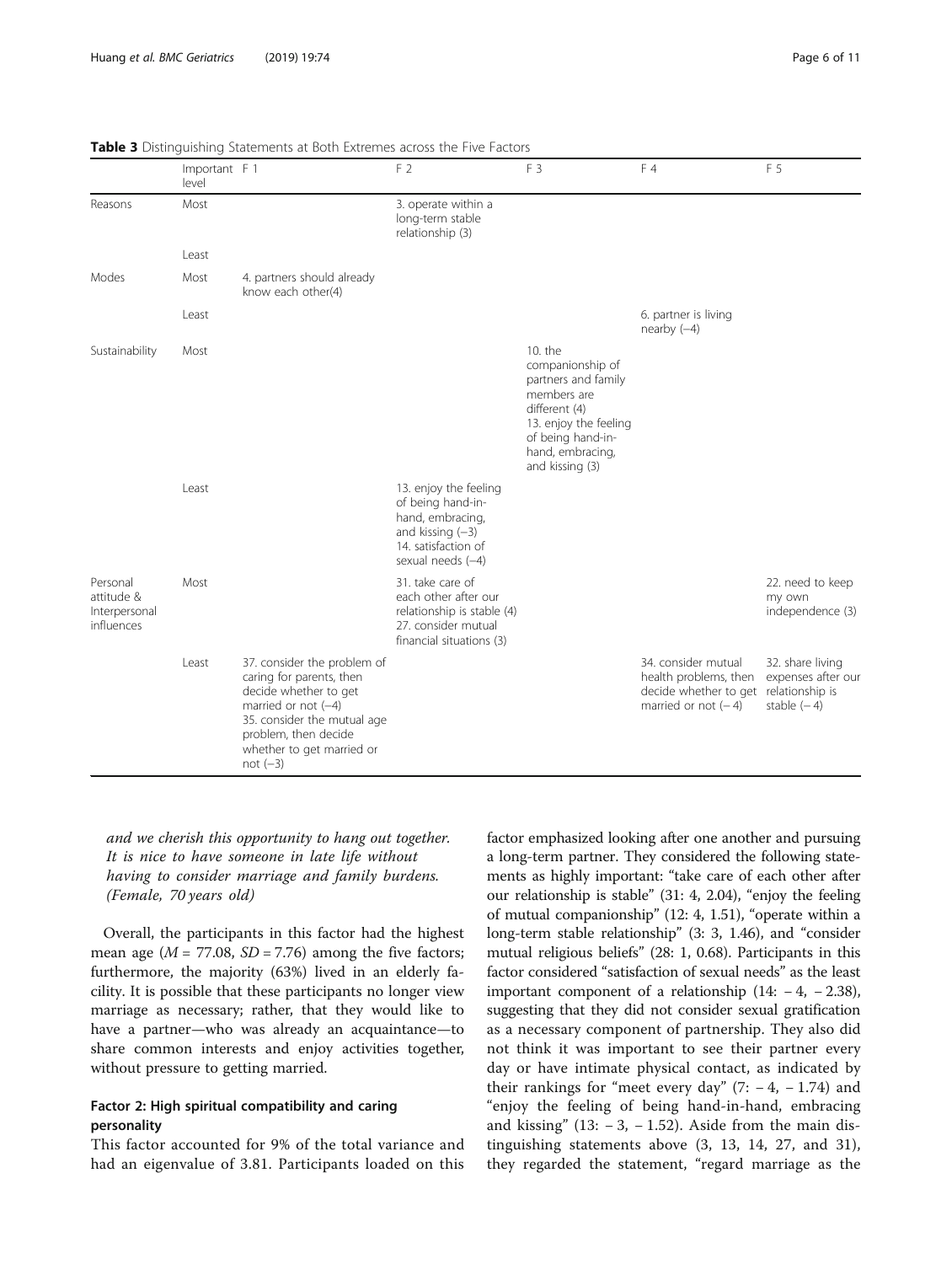ultimate purpose" (33: 1, 0.50) as rather important compared to participants in other factors; for example, participant No. 28 said the following:

I think having a partner relationship means to look after each other. Over the past three years, my memory has been deteriorating; my hands have begun to shake. Fortunately, I have my partner to rely on and take care of me even if we don't live together now. (Male, 78 years old)

Compared with participants in other factors, those loaded on Factor 2 had the highest percentages of being widowed (67%). Given that these participants did not feel the need to meet every day or engage in regular intimate physical contact, the key characteristic of the participants in this group was to establish a long-term partner relationship such as getting married and taking care of each other.

# Factor 3: Emphasis on physical intimacy and companionship

This factor accounted for 12% of the total variance and had an eigenvalue of 3.26. Participants loaded on this factor believed that partnership is an effective strategy to avoid feelings of loneliness in their lives and this allows them to enjoy their partner's companionship. The statements that they considered important included "to compensate for loneliness" (1: 4, 1.89) and "the companionship of partners and family members are different" (10: 4, 1.88). Furthermore, participants enjoyed physical contact in their partnerships, such as "enjoy the feeling of being hand-in-hand, embracing, and kissing" (13: 3, 1.51), but they did not consider it necessary to be familiar with the partner before establishing the relationship, to be introduced by friends or relatives, or feel the need to get married. Statements that they considered unimportant included "introduced by my relatives and friends" (5:  $-4$ ,  $-1.88$ ), "partners should already know each other"  $(4: -3, -1.55)$ , and "regard marriage as the ultimate purpose" (33:  $-4$ ,  $-1.79$ ). Overall, their main distinguishing statement was "partner should be single" (2: − 2, − 0.70), followed by statements 10 and 13; for example, participant No. 18 said the following:

After getting divorced and retired, the emptiness in the day and loneliness in the night had been corroding my soul ... Over the 18 years since being with her (my current partner), we have been there for each other, which has removed the loneliness from our lives and made us feel young again ... I do not want to get married, because usually, after getting married, women tend to have lots of requirements and

expectations of their husbands. I do not want her to worry about such things, so not getting married is the best status for both of us. (Male, 78 years old)

The participants loaded on this factor had a younger mean age than in other factors  $(M = 71.67, SD = 4.93)$ . These participants emphasized physical intimacy in a relationship and did not care whether the potential partner was single or not; furthermore, they believed that late-life partnerships should be enjoyed for purposes of companionship, without considering marriage.

# Factor 4: Easily influenced by others' comments and highly concerned

This factor accounted for 7% of the total variance and had an eigenvalue of 2.83. Participants loaded on this factor were afraid of loneliness and being bored, and sought new partnerships to enrich and share a mutual life; however, they also felt influenced by the perspectives of relatives and friends and believed that there were risks involved with establishing a new partnership. The most important statements for these participants were "consider mutual health conditions" (26: 4, 2.08), "enrich and share mutual life" (16: 4, 1.52), "compensate for loneliness" (1: 3, 1.34), and "enjoy a normal and tangible life" (18: 3, 1.41). They disagreed with the statements "partner is lives nearby" (6: − 4, − 2.52) and "consider mutual health conditions, then decide whether to get married or not"  $(34: -4, -1.97)$ . The additional major distinguishing statements of participants loaded on this factor were "has a certain risk" (24: 2, 0.97); "consider the thoughts of relatives and friends" (21: 2, 0.83); and "partner should be introduced by my relatives and friends" (5: 2, 0.82); for example, participant No. 19 said the following:

Since my husband passed away, even though my friends had been encouraging me to find a boyfriend to date that can enrich my life, as I was concerned about the perspectives of neighbors. They might criticize me to find a new partner so soon after my husband passed away. I have no objection toward pursuing a new partner, but I am afraid of being criticized and cheated for wealth or purity. (Female, 67 years old)

Compared with their counterparts in other factors, these participants had a lower education level  $(M = 10.00,$  $SD = 3.10$ ). These participants were characterized by worrying about taking a risk when engaging in new partnerships although they were also afraid of loneliness; furthermore, they preferred their partner to be introduced by relatives and friends, and were concerned about comments that might be made by acquaintances.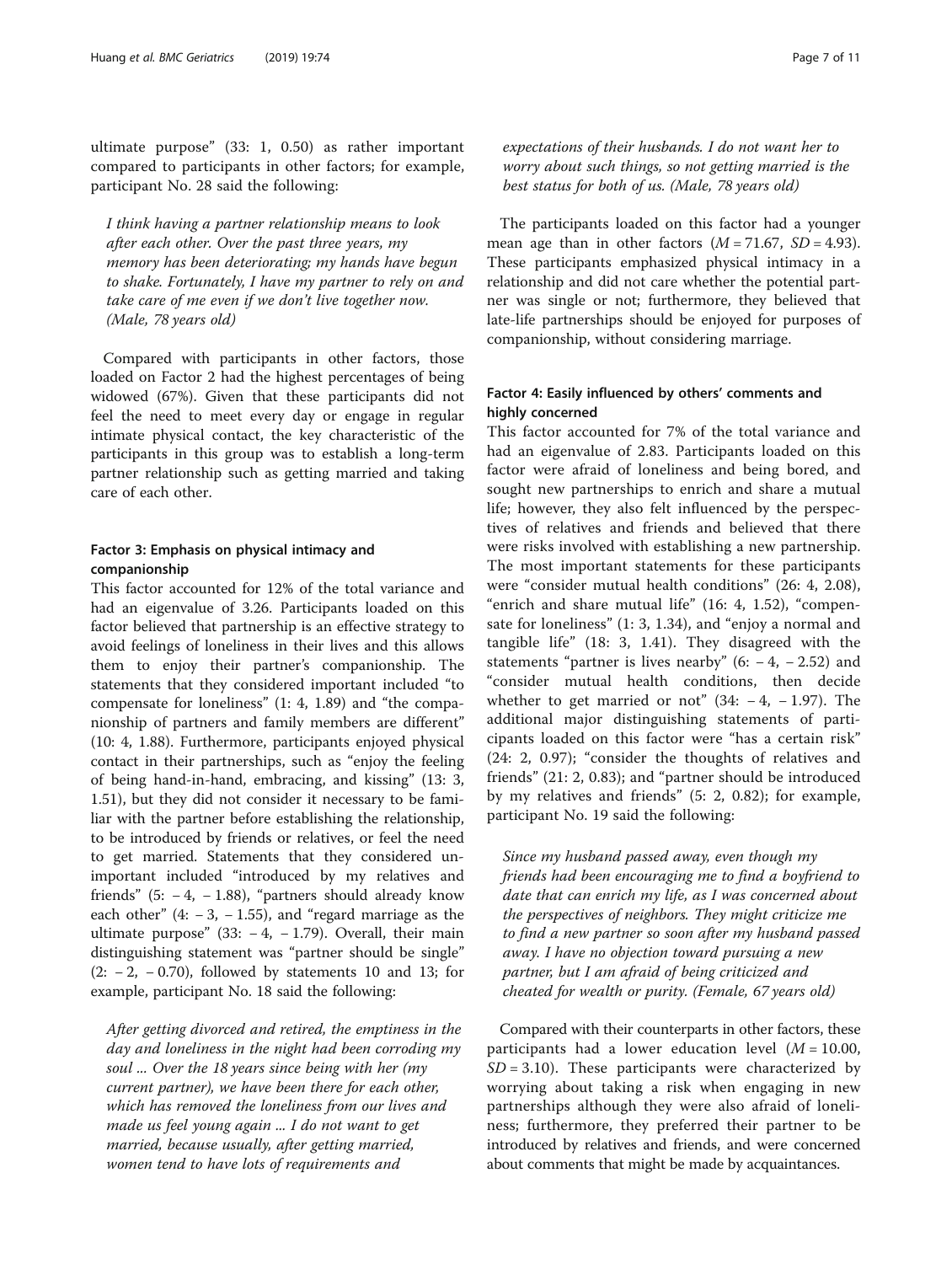# Factor 5: Physical and financial Independence

This factor accounted for 10% of the total variance, with an eigenvalue of 2.52. The participants loaded on this factor considered that "partner should be single" (2: 4, 1.97) as the most important factor for establishing a partnership. They further regarded "consider mutual health conditions" (26: 4, 1.96) and "need to keep my own independence" (22: 3, 1.94) as relatively important. In contrast, the statements that they considered least important were "share living expenses after our relationship is stable" (32:  $-4$ ,  $-1.79$ ), "regard marriage as the ultimate purpose" (33:  $-4$ ,  $-1.75$ ), and "partners should already know each other"  $(4: -3, -1.66)$ . Another distinguishing statement regarded as unimportant was "take care of each other after our relationship is stable" (31: − 1, − 0.64). The main distinguishing statements for participants in this factor were statements 22, 32, and 31; thus, participants loaded on this factor got involved in a relationship from the perspective of pursuing a partner, and felt that they and their partner were independent in terms of health and finances. They did not consider marriage a viable option; for example, participant No. 17 said the following:

I think having a new partnership is the only way to slow down the aging process. Therefore, before getting involved in partnership, it is very important that one can love oneself first, enjoy life, and maintain independence and autonomy, both physically and economically. I have had the experience of marriage, and know what marriage looks like. Establishing a new partnership is enough for me, there's no need to consider getting remarried in the future. (Female, 68 years)

Unlike their counterparts in other factors, all participants loaded on this factor were divorced, with the majority living alone (75%) and subsisting primarily on their own pension and/or savings.

# **Discussion**

The present study adopted the Q methodology to investigate single older adults' perspectives on new partnerships. Five factors were identified, which were primarily differentiated in terms of perspectives regarding the reasons for and modes of establishing new partnerships, the sustainability of such partnerships, and interpersonal influences and personal attitudes concerning these partnerships.

Participants loaded on Factor 1 were the oldest among all participants. Löckenhoff and Carstensen [\[28\]](#page-10-0) indicate that when older adults become aware of their limited time left in late life, they prefer emotionally gratifying social partners over novel social contacts. In line with

this finding, older adults loaded on this factor were more interested in finding a single companion with common interests and hobbies from among their acquaintances and neighbors rather than new individuals with superfluous interests. Overall, the companion relationships discussed by those in Factor 1 comprised multiple dimensions; for example, there are diverse companion relationships to label as "partner" such as "special friend," "a boy/girlfriend," and "a fine mate." The characteristics of companion relationships are long-term and involve a clear commitment to joint activities such as common interests and hobbies [\[13](#page-10-0)]. A unique finding of this study was that participants would prefer to select their partners from their acquaintances and neighbors, which has rarely been reported in prior literature. This attitude might be attributed to the fact that they all belong to a certain center or facility that provides opportunities to interact with acquaintances and neighbors.

A second look at participants loaded on Factor 1 is that they felt young again as a result of operating with a new partnership, without considering marriage or factors related to it. This is expected to contribute to improved self-image and youthful behaviors, such as walking around arm-in-arm [\[15](#page-10-0)]. Older adults who feel young again will be able to experience romantic feelings and construct the self-image of a much younger adult, which should contribute to perceptions of their old age in a manner different form normative expectations.

Most of the participants loaded on Factor 2 were widowers and widows who desired to have a long-term partner with whom they could have a companionship where they could take care of each other, rather than someone with whom they can meet every day and engage in sex or intimate physical contact. Most of the participants were careful to explain that sexual relations were not a major part of their partnerships. They explained that, in later life, sex does not matter as much as when they were at a younger age [[29\]](#page-10-0), but that companionship and commitment are important [\[7](#page-10-0), [12](#page-10-0)]. However, as indicated in prior studies [\[30](#page-10-0)], older women demonstrated a diverse attitude regarding their desire for sex as well as the types of sexual activities in which they would like to engage. The need for sex and intimate physical contact of divorced or separated women may differ from those who are windowed or never partnered. On the contrary, the older adults of Factor 3 tend to perceive that the building of new partnerships can enjoy the feeling of physical intimacy. DeLamater and Moorman [[31\]](#page-10-0) also explains that although age will affect the performance of sexual behavior, the nature of the older adults toward the sexual presentation indeed reflects the interaction of body, mental and social background.

It has been shown in prior literature [[32\]](#page-10-0) that financial strain influences the relationship of older couples; as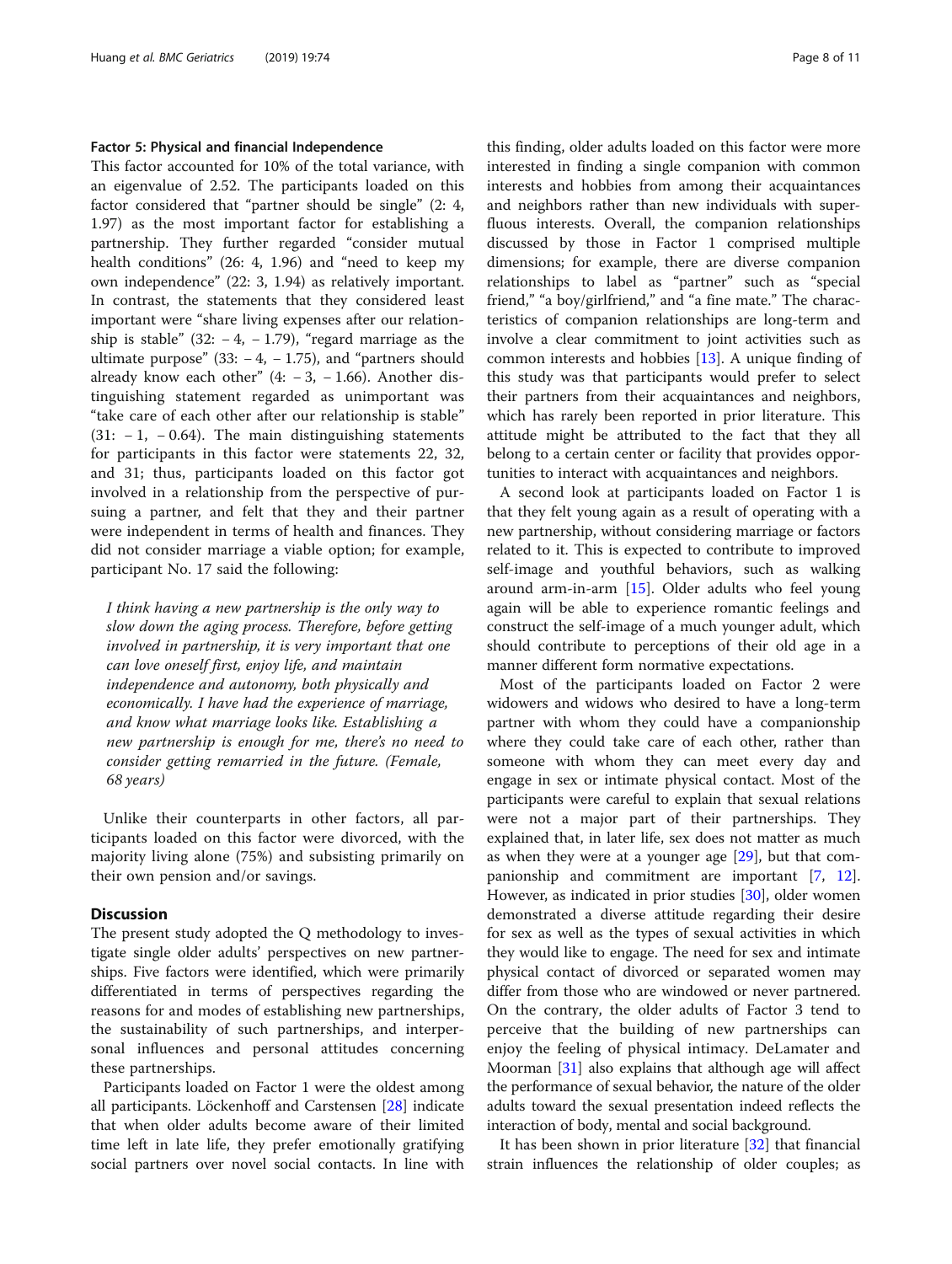such, it is not surprising to find that participants in this present study, who were loaded on Factor 2, considered mutual financial situations as a key element of new partnerships. The variables of education, financial security, and health have been shown to be directly related to remarriage of older adults, with financial security as a critical component in the management of long-term partnerships. For those participants in the present study who disclosed a desire for a long-term, stable relationship, it is practical for them to consider their mutual financial situations [\[33](#page-10-0)]. Compared to their counterparts loaded on other factors, a distinguishing characteristic of participants in Factor 2 is that they desired to get married once their relationship was more stable.

One important characteristic for the older adults loaded on Factor 3 was that they did not depend on their children's financial support; in addition, they indicated that the companionship of partner and family members are different and they did not care whether their partner was single or not. They enjoy the feeling of being hand-in –hand, embracing, and kissing. To them, partnerships refer to relieving feelings of loneliness and enjoying physical intimacy [\[34](#page-10-0)]. Bender, Burgess and Barmon [\[35\]](#page-10-0) indicate that although the older adults still have desire for sex and partnership, they are possibly limited by environment (for example, Assisted Living) and result in the limitation of availability of and access to desirable partners and their personal privacy, and lead to the prohibition of facility and gossips from others. In some cases, they enact strategies (i.e., excuses, justifications, and active dismissal of desire) to remove desire from the equation, especially when facing barriers. Therefore, facility's policy and environment should consider the feeling need of the older adults to make adjustment, and staff training also needs to reinforce the acknowledge and understanding toward the close relationship of the older adults. For the general public, they should face the desire of the elders toward sex and partnership with more open attitude.

Participants loaded on Factor 4 were more concerned than their counterparts about the viewpoints of others who were close to them. These participants comprised the lowest level of educational attainment and the highest percentages of widowers/widows, and that most were living with a family member and subsisting on income from a pension and/or savings. Intertwining a desire to establish a partnership and a fear of taking risks, the participants on this factor believed that it is best to find a partner through their friends and family members' recommendation—a unique finding that has rarely been reported in prior literature. These older adults did not expect to see their partner daily  $(7: -3, -1.52)$  or that they even had to live nearby  $(6: -4. -2.52)$ . Unlike their counterparts in other factors, they did not plan to

operate within a long-term relationship (3: − 2, − 1.17). In line with Määttä [\[14\]](#page-10-0), the results of the present study indicated problems of prejudice from close others in their environment, which can cause older adults to hide their relationships to avoid gossip.

Participants loaded on Factor 5 were all divorced, and had the highest percentage of participants living alone while having income from pension and savings. These participants preferred that their partner was single and that they could be independent without having to take care of each other; as such, mutual health conditions and financial security were considered critical conditions of partnership. These findings coincide with a qualitative study conducted by Watson and Stelle [\[12](#page-10-0)], who showed that some elderly women did not consider marriage the ultimate goal of establishing a new partnership; they simply would like to enjoy the feelings that come with being in love. Fileborn et al. [[30\]](#page-10-0) further pointed out that women expected romance and sexual intimacy within a relationship, but wanted to protect their independence and were reluctant to enter into a new relationship later in life, due in part to fears of falling into the role of caregiver and housekeeper [[12](#page-10-0), [18](#page-10-0)]. Among men, particularly divorcés, there was a desire to experience freedom from the bonds of marriage, and possibly from any future divorce-related costs (e.g., alimony and property division). Therefore, they would like to continue being economically independent even after stabilizing the relationship.

It is critical for older adults to be self-aware about which factor they were loaded on as well as about their own attitudes toward partnership before they get involved with someone new. Results from this study show that older adults tend to pursue partners with similar viewpoints in the hope of avoiding conflicts generated by differences in perspectives and values, thus ensuring a turbulence-free long-term relationship.

This study explored older adults' diverse perspectives regarding the reasons for initiating new partnerships, modes of establishing these partnerships, sustainability of partnerships, and interpersonal influences and personal attitudes regarding partnerships. Health professionals serve a vital role in providing care to older patients and residents in long-term care facilities; as such, they could provide valuable suggestions to satisfy older adults' need for companionship and help to improve their mental health and quality of life through new partnerships [\[36\]](#page-10-0). If health professionals possess sufficient knowledge and understanding regarding the issue of partnership among older adults, they can display attitudes of solicitude, empathy, and openness to discussing diverse behavior patterns and adjustment issues during the establishment of new partnerships.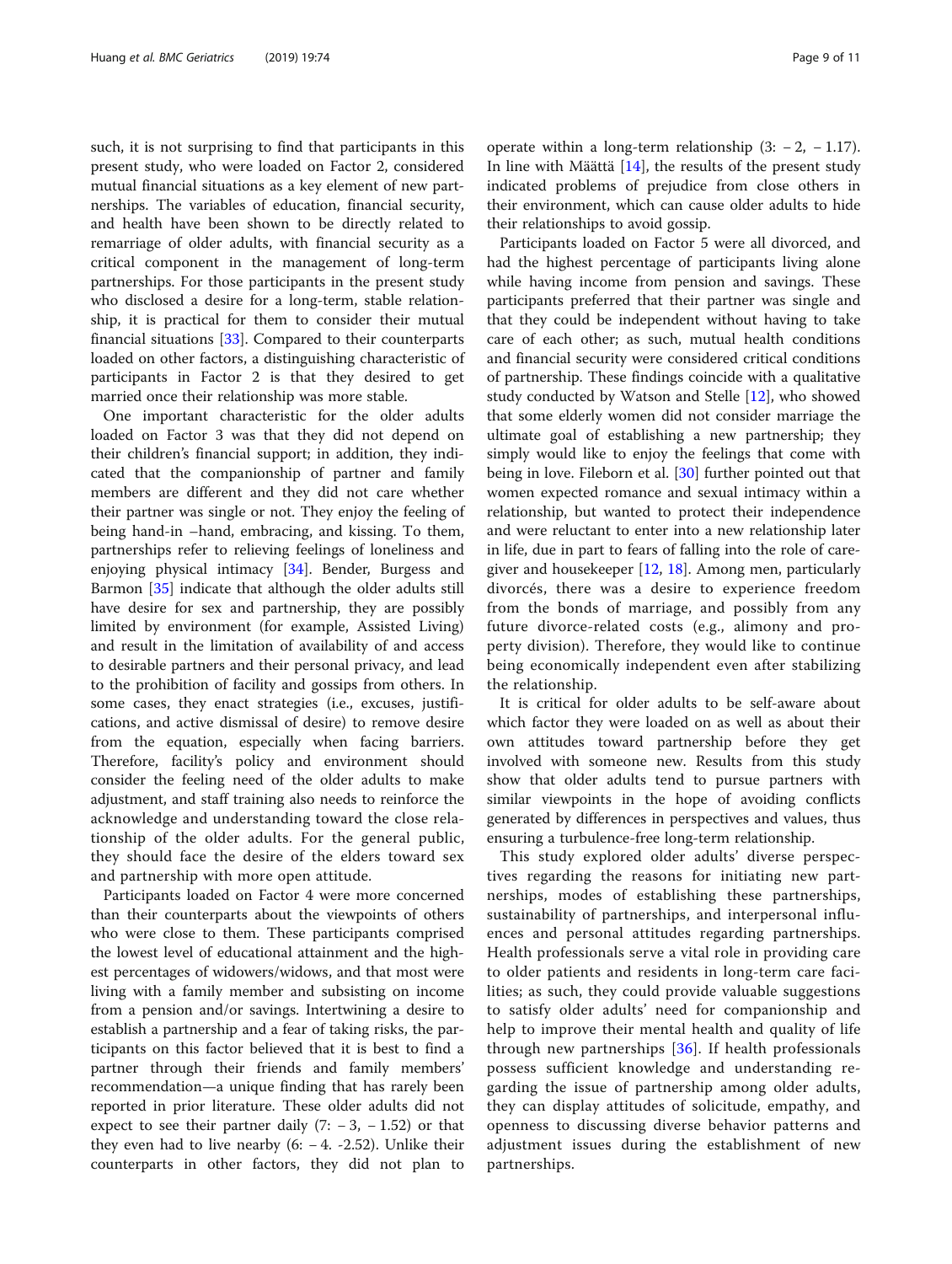<span id="page-9-0"></span>Our study provides a starting point for future research in the area of older adult partnership in Taiwanese society and, particularly, five factors of perspectives that are common among those individuals seeking late-life partnerships. Critical reflection on older adults' own perspectives and interpretations of this responsive approach is a key element for appropriating support for the formation of new partnerships. According to which perspective the older adult desires a new partnership (e.g., which of the five factors), elderly care practitioners, family members, and caregivers can be better aware of what kind of approach may be required to encourage them to establish a new partnership.

This study describes the attitudes of single older adults toward partnership in various categories. Nonrandom sampling of participants may hinder applicability of the findings to other populations. However, the Q methodology was useful for the exploration of diverse patterns of thought rather than prevalence of views. Moreover, no comparisons or correlations were made between the factor a participant sorted to and one of his/her characteristics (e.g., age, being widowed, living close to a partner, etc.). In the future, when assessing the needs of older adults, our results would be helpful to provide advice, which will benefit the quality of health services. Moreover, our findings provide the basis for the future development of scales and APP, and help older adults looking for a partner with the adapted method, which is more efficient.

# Conclusion

This study adopted the Q methodology to investigate single older adults' perspectives on new partnerships. Five factors were identified, which were primarily differentiated in terms of their perspectives on the reasons for and modes of establishing partnerships, the sustainability of the partnerships, and the interpersonal influences and personal attitudes concerning the partnerships. The findings of this study can provide researchers and practitioners with critical information in dealing with older adults' attitudes toward new partnerships. It is only through an understanding of late-life partnerships that caregivers and practitioners can engage in successful consultations with older adults who desire to have a new partnership.

# Additional file

[Additional file 1:](https://doi.org/10.1186/s12877-019-1091-5) Interview questions. This document contains the list of questions. (DOCX 12 kb)

#### Acknowledgements

We would like to express our gratitude to the older adults that participated in this study.

#### Funding

This work was supported by funds from the Mackay Junior College of Medicine, Nursing, and Management (MKC104R30 & MKC105R30). This is a summary of independent research, and the views expressed in the manuscript are those of the authors and not necessarily those of the Mackay Junior College of Medicine, Nursing, and Management.

#### Availability of data and materials

The datasets used and/or analyzed during the current study are available from the corresponding author on reasonable request.

#### Authors' contribution

SFH & JLG were responsible for the study conception and design. SFH, CMH, JLG, & LTL obtained funding. JLG supervised the study. CMH, SFC & LTL provided administrative and material support. SFH, CMH & JLG were responsible for the drafting of the manuscript. SFC provided statistical expertise. All authors read and approved the final manuscript.

#### Author's information

SFH: lecturer, PhD. CMH: Professor, PhD, RN. SFC: Associate Professor, PhD. LTL: Assistant Professor, PhD candidate. JLG: Professor, PhD.

# Ethics approval and consent to participate

The study protocol was approved by Research Ethics Committee of National Taiwan University (201508ES009, 201606ES028). All the participants signed informed consent forms before participating in the study.

#### Consent for publication

Not applicable.

#### Competing interests

The authors declare that they have no competing interests.

# Publisher's Note

Springer Nature remains neutral with regard to jurisdictional claims in published maps and institutional affiliations.

#### Author details

<sup>1</sup>Department of Senior Citizen Service, Mackay Junior College of Medicine Nursing, and Management, Taipei, Taiwan. <sup>2</sup>Institute of Clinical Nursing, School of Nursing, National Yang-Ming University, Taipei, Taiwan. <sup>3</sup>Department of Senior Citizen Care and Welfare, Ching Kuo Institute of Management & Health, Keelung, Taiwan. <sup>4</sup> Department of Nursing, University of Kang Ning, Taipei, Taiwan. <sup>5</sup> Department of Health Promotion and Health Education, National Taiwan Normal University, Taipei, Taiwan.

#### Received: 23 May 2018 Accepted: 26 February 2019 Published online: 06 March 2019

#### References

- 1. World Health Organization. WHO: number of people over 60 years set to double by 2050; major societal changes required. Saudi Med J. 2015;36:1375–6.
- 2. World Health Organization. Global Health Observatory (GHO) data: life expectancy. Geneva: World Health Organization; 2016. [http://www.who.](http://www.who.int/gho/mortality_burden_disease/life_tables/situation_trends/en/) [int/gho/mortality\\_burden\\_disease/life\\_tables/situation\\_trends/en/](http://www.who.int/gho/mortality_burden_disease/life_tables/situation_trends/en/). Accessed 21 Sept 2017
- Aartsen M, Jylhä M. Onset of loneliness in older adults: results of a 28 year prospective study. Eur J Ageing. 2011;8:31–8.
- 4. Dahlberg L, Andersson L, McKee KJ, Lennartsson C. Predictors of loneliness among older women and men in Sweden: a national longitudinal study. Aging Ment Health. 2015;19:409–17.
- 5. Jylhä M. Old age and loneliness: cross-sectional and longitudinal analyses in the Tampere longitudinal study on ageing. Can J Aging. 2004;23:157–68.
- 6. De Jong Gierveld J, Fokkema T. Strategies to prevent loneliness. In: Sha'ked A, Rokach A, editors. Addressing Loneliness: Coping, Prevention and Clinical Interventions, vol. 1. New York: Routledge; 2015.